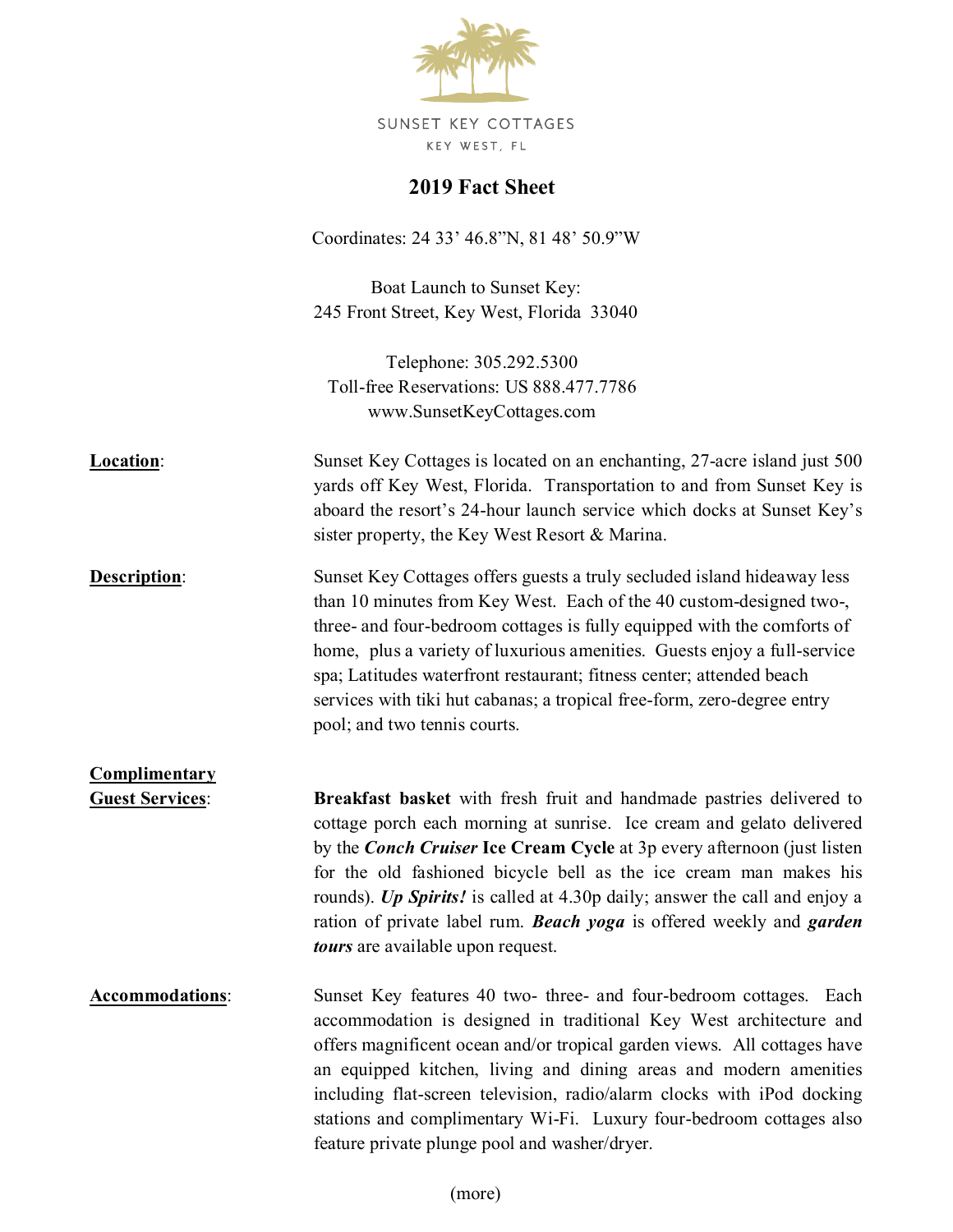Page two of five

## **Dining and**

**Entertainment:** In addition to cottage dining (room service), there is a variety of dining and entertainment venues located on Sunset Key and just across the water at the Key West Resort & Marina.

#### On Sunset Key

**Latitudes**: Perched on Sunset Key's sandy shoreline, the new Latitudes restaurant and lounge offers casual island fare with a Caribbean flair – and sweeping views of the Gulf of Mexico. An innovative yet unintimidating seasonal menu features local fish and fresh produce, a variety of island classics and ample selection of traditional meats, poultries and pasta plus breakfast and lunch favorites.

Open for breakfast, lunch and dinner. Hours are 7 a.m. to 10 p.m. Sun-Thurs and to 11 p.m. on Fri and Sat. Breakfast and lunch attire is casual; shirts and shoes required. Collared or dress v-neck shirts and dress shorts are acceptable for dinner.

# **Dining and**

**Entertainment: Flippers Pool Bar:** Located in the center of the resort near the pool, Flippers offers a variety of salads, specialty sandwiches and cold beverages. Service available from 11 a.m. to 5 p.m. daily.

> **Grocery Service**: Grocery shopping service is available prior to checkin or after arrival. Guests may request a shopping list, check-off desired items and return to Sunset Key concierge for purchase and delivery to guest cottages. Purchases are billed to guest's room account.

> **Breakfast Basket Delivery**: Each morning, resort chefs send a basket of fresh-baked pastries and whole fruit to each cottage. The light continental breakfast can be savored with complimentary fresh-squeezed orange juice which is placed in the cottage refrigerator each evening at turn-down.

#### At Key West Resort & Marina

**Bistro 245**: The signature restaurant of the Key West Resort & Marina and located ground level in the resort's main building. Bistro 245 features casual dining indoors and out with spectacular views of the scenic Key West Harbor. Open for breakfast, lunch, dinner and Sunday brunch. Hours are 7 a.m. to 10 p.m.

**Castaways Pool Bar**: Located in the pool area of the main building at the Key West Resort & Marina, Castaways offers a variety of flamegrilled specialties, light snacks and tropical drinks. Service available from 11 a.m. to 5 p.m. daily.

(more)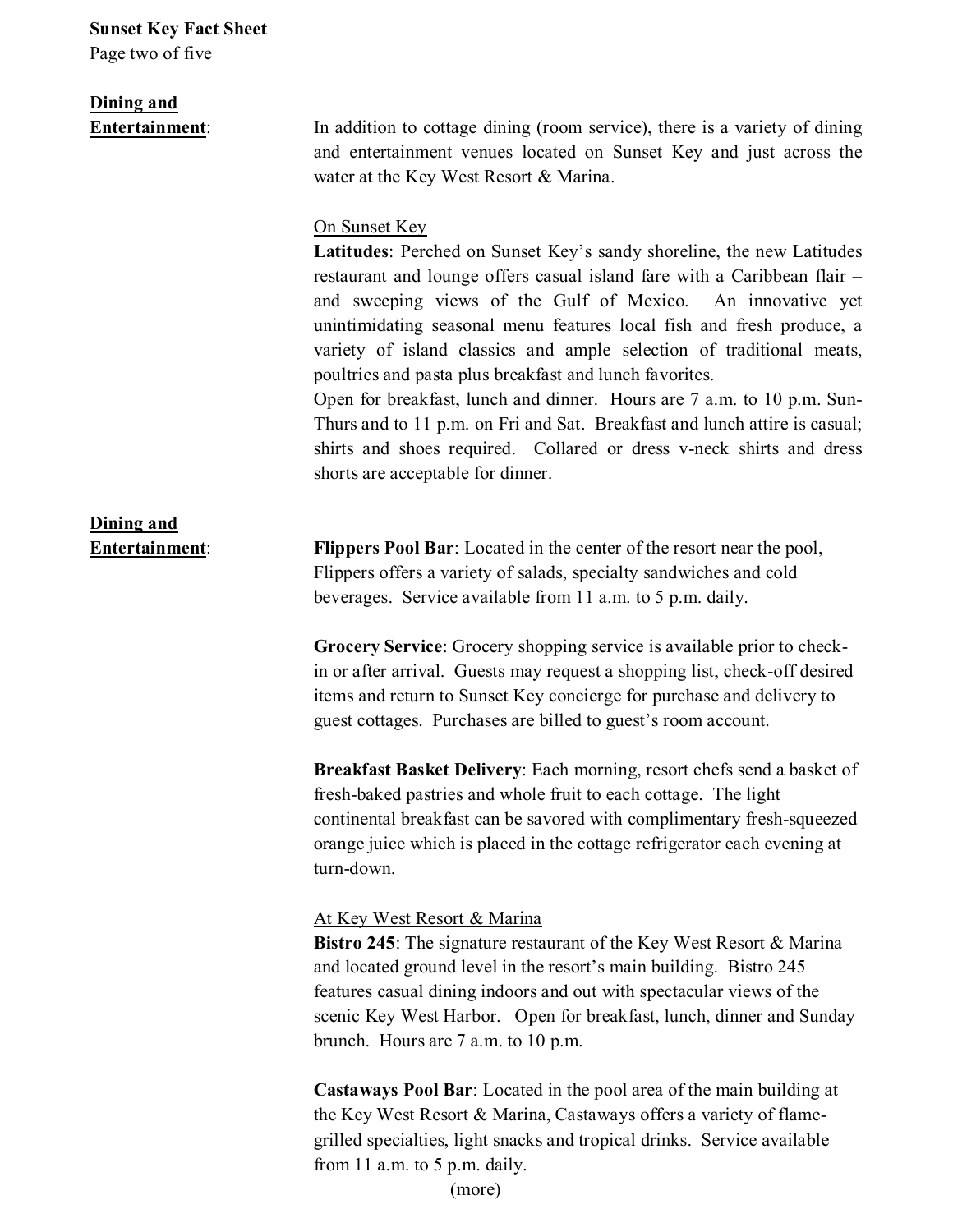Page three of five

| Dining and |  |  |  |  |
|------------|--|--|--|--|
|            |  |  |  |  |

| Entertainment, continued:                     | <b>Sunset Deck:</b> The best location in Key West to watch the sunset!<br>Positioned along the waterfront on the second floor of the main building<br>at the Key West Resort & Marina, guests enjoy a spectacular view of<br>Key West's famous sunset and a bird's eye view of the nightly Sunset<br>Celebration performed on the pier below. A tempting menu of appetizers<br>and full bar service begins one hour before sunset to 9 p.m. daily.                                                                                                                |  |  |  |  |
|-----------------------------------------------|-------------------------------------------------------------------------------------------------------------------------------------------------------------------------------------------------------------------------------------------------------------------------------------------------------------------------------------------------------------------------------------------------------------------------------------------------------------------------------------------------------------------------------------------------------------------|--|--|--|--|
|                                               | Sunset Pier: Paying homage to Key West's famous nightly sunset, the<br>Pier at the Key West Resort & Marina is transformed each evening into a<br>festive stage with live entertainers, street performers and Caribbean<br>music. Guests can enjoy cocktails and dinner among the action at patio<br>tables. Service begins one hour before sunset to 9 p.m. daily.                                                                                                                                                                                               |  |  |  |  |
| Spa:                                          | The Spa at Sunset Key: Designed to cocoon guests with a secluded<br>and highly personalized experience, the petite new spa features three<br>spacious treatment suites each with full bathroom and private patio<br>surrounded by lush, tropical vegetation. Every appointment is scheduled<br>with an additional 25 minutes of time dedicated to personal post-<br>treatment relaxation. A comprehensive treatment menu offers guests a<br>selection of traditional and tropical body treatments, facial and touch<br>therapy options including couples massage. |  |  |  |  |
| <b>Recreation &amp;</b><br><b>Activities:</b> | Full-service Marina and Water Sports: The Key West Marina offers<br>37 slips for boats up to 250 feet long, as well as a host of exhilarating<br>water sports including fishing, parasailing, snorkeling, sunset cruises,<br>kayak excursions and jet skis. Activities launch directly from the marina<br>and reservations can be made through the concierge. Additional water<br>sports such as scuba diving and glass-bottom boat tours launch from<br>alternate locations and can also be arranged through the concierge.                                      |  |  |  |  |
|                                               | <b>Sunset Key Beach and Tropical Swimming Pool:</b><br>A spacious, manicured beach features food & beverage service, cabanas<br>and lounge chairs; no life guard on duty. A heated, outdoor pool with<br>zero-degree entry and two whirlpools are located at the center of the<br>resort. The pool is open from 7 a.m. until 10 p.m. Poolside food and<br>beverage service is available from 11 a.m. until 6 p.m. Towel service is<br>available from 7 a.m. until 5 p.m. (self-serve until 11 p.m.)                                                               |  |  |  |  |
|                                               | Tennis: Two Har-Tru, lighted tennis courts are located near the center of<br>the island. Playing hours are from 7 a.m. until 10 p.m. daily. A tennis<br>pro may be arranged by request, and tennis balls and racquets are<br>available upon request. All tennis activities are arranged through the<br>resort concierge.<br>(more)                                                                                                                                                                                                                                |  |  |  |  |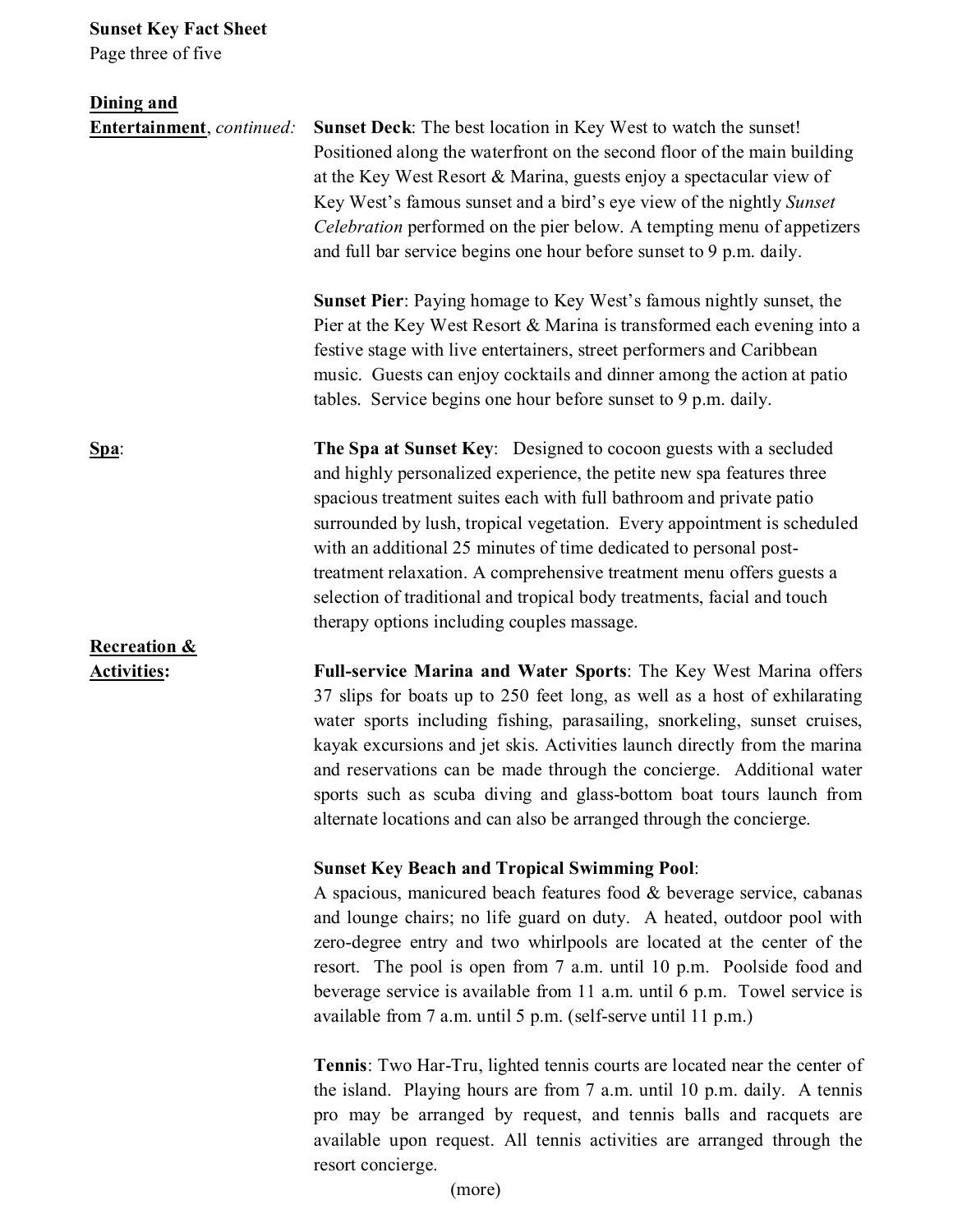Page four of five

#### **Recreation &**

**Activities,** *continued*: **Other Recreation**: Fitness center is available free of charge and open 24 hours a day. Located on Sunset Key adjacent to the spa, the fitness room is accessible with guest cottage key. A half basketball court is located on the tennis courts; playing hours are from 7 a.m. until 11 p.m. and basketballs are available through the resort concierge. A list of Key West jogging routes is available through the concierge.

> **Other Activities:** Guided garden tours are offered weekly. Children's fishing poles for use off the dock at Sunset Key area available on loan from the concierge. Books, games and movies can also be borrowed from the concierge.

**Meeting & Event**

**Retail**: **Sunset Key Outpost**:

Island gift shop featuring women's men's and children's resort wear as well as sundries, snacks, newspapers and island décor. Located in the main building near the concierge desk.

**Harbor Walk Shops**: More than two dozen shops line the Key West Marina offering everything from sweets and treats to resort wear,

swimsuits, jewelry, collectibles and souvenirs. Among the featured shops and boutiques are Captain Tony Murphy's Saltwater Angler, Fury Surf Shack, Cariloha Bamboo Clothes, Touched by the Sun Swimwear, the Mad Hatter, Sunset Trading & Gifts, Polar Bear Ice Cream, and *Gator Joe's Coffee* Shop.

**Facilities**: Sunset Key is an ideal destination for weddings, incentive retreats and executive board meetings. Meeting and event space available at the Key West Resort & Marina includes over 6,000 square feet of indoor function space and an additional 10,000 square feet of outdoor function space. The Key West Resort & Marina also offers a 24-hour business center, complimentary Wi-Fi and a seasoned sales and catering team to assist with booking and managing meetings, weddings and special events.

**Guest Services**: *Conch Cruiser* ice cream cycle delivers complimentary ice cream and gelato daily at 3p; *Up Spirits* rum rations are served at the outdoor bar daily at 4.30p. Room service, concierge staff, translation service and laundry service. 24-hour business center located at the Key West Resort & Marina.

**Check-in Service:** Guests arrive and park at the Key West Resort & Marina, which is just across the waterway from Sunset Key. Guests are escorted to the resort boat launch for the six-minute ferry to Sunset Key, and upon island arrival are greeted by an island ambassador and escorted to their cottage.